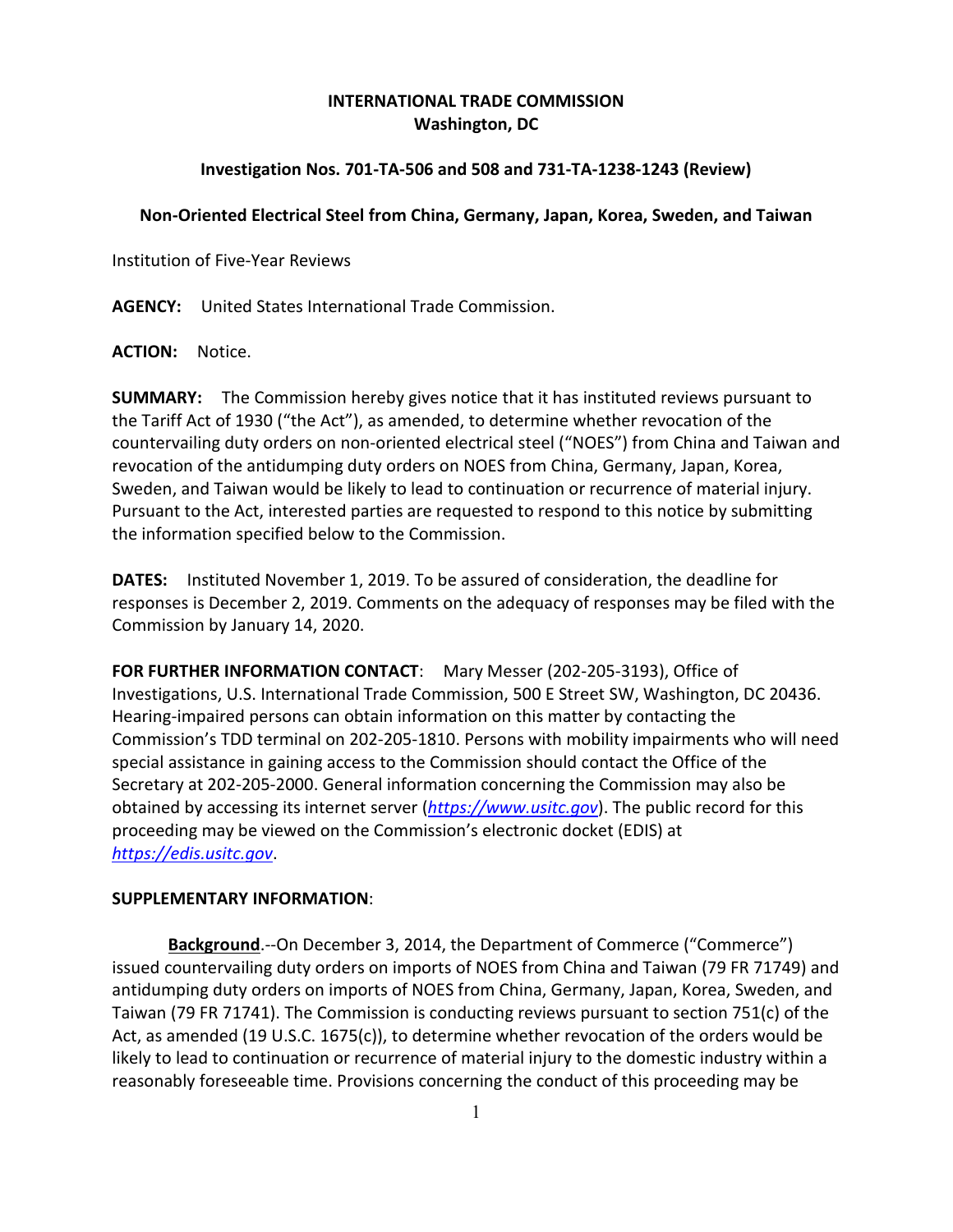found in the Commission's Rules of Practice and Procedure at 19 CFR Parts 201, Subparts A and B and 19 CFR Part 207, Subparts A and F. The Commission will assess the adequacy of interested party responses to this notice of institution to determine whether to conduct full or expedited reviews. The Commission's determinations in any expedited reviews will be based on the facts available, which may include information provided in response to this notice.

**Definitions**.--The following definitions apply to these reviews:

- (1) *Subject Merchandise* is the class or kind of merchandise that is within the scope of the five-year reviews, as defined by Commerce.
- (2) The *Subject Countries* in these reviews are China, Germany, Japan, Korea, Sweden, and Taiwan.
- (3) The *Domestic Like Product* is the domestically produced product or products which are like, or in the absence of like, most similar in characteristics and uses with, the *Subject Merchandise*. In its original determinations, the Commission defined a single *Domestic Like Product* that is coextensive with Commerce's scope.
- (4) The *Domestic Industry* is the U.S. producers as a whole of the *Domestic Like Product*, or those producers whose collective output of the *Domestic Like Product* constitutes a major proportion of the total domestic production of the product. In its original determinations, the Commission defined the *Domestic Industry* as AK Steel, the only known U.S. producer of NOES.
- (5) The *Order Date* is the date that the antidumping and countervailing duty orders under review became effective. In these reviews, the *Order Date* is December 3, 2014.
- (6) An *Importer* is any person or firm engaged, either directly or through a parent company or subsidiary, in importing the *Subject Merchandise* into the United States from a foreign manufacturer or through its selling agent.

**Participation in the proceeding and public service list**.--Persons, including industrial users of the *Subject Merchandise* and, if the merchandise is sold at the retail level, representative consumer organizations, wishing to participate in the proceeding as parties must file an entry of appearance with the Secretary to the Commission, as provided in section 201.11(b)(4) of the Commission's rules, no later than 21 days after publication of this notice in the *Federal Register*. The Secretary will maintain a public service list containing the names and addresses of all persons, or their representatives, who are parties to the proceeding.

Former Commission employees who are seeking to appear in Commission five-year reviews are advised that they may appear in a review even if they participated personally and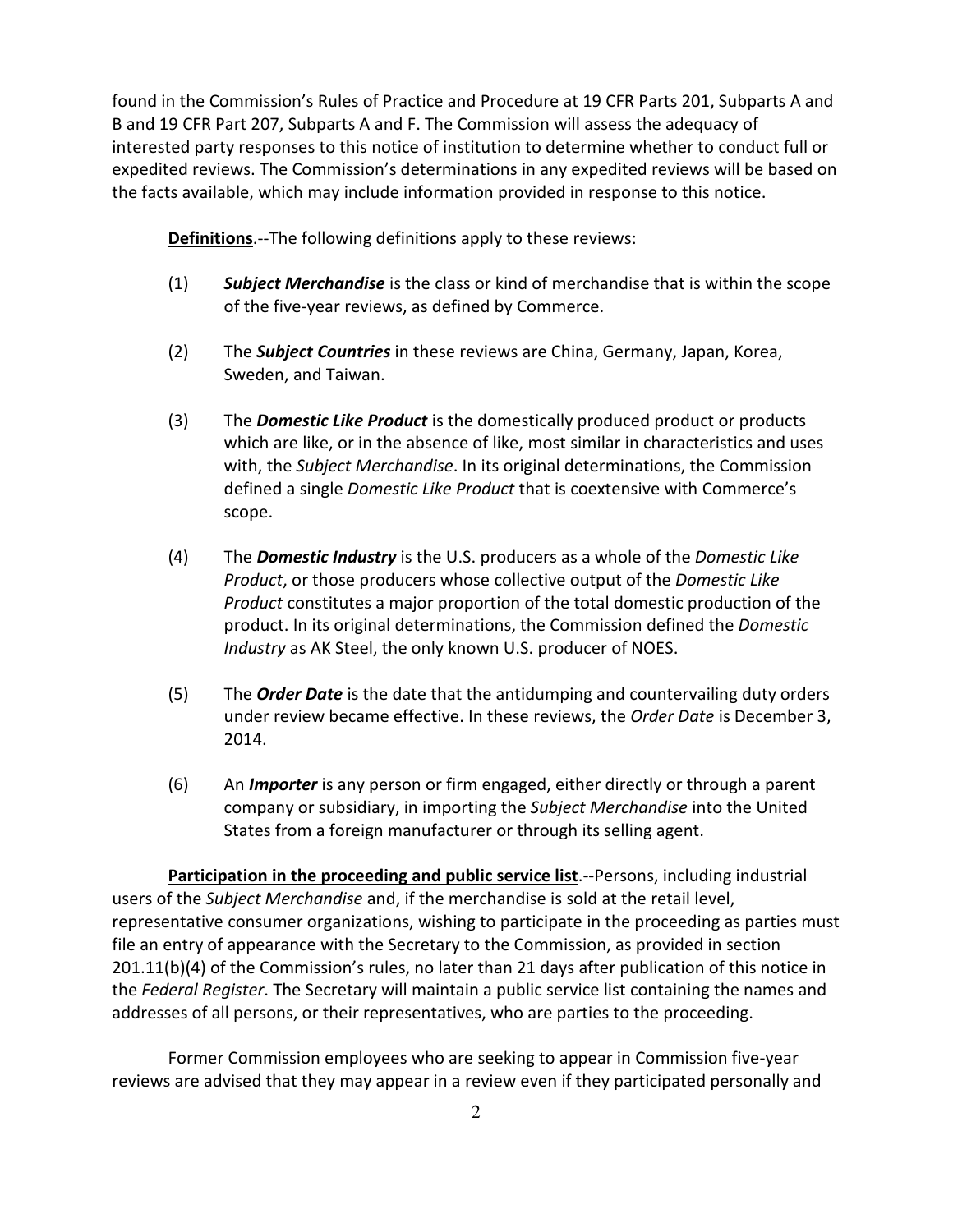substantially in the corresponding underlying original investigation or an earlier review of the same underlying investigation. The Commission's designated agency ethics official has advised that a five-year review is not the same particular matter as the underlying original investigation, and a five-year review is not the same particular matter as an earlier review of the same underlying investigation for purposes of 18 U.S.C. 207, the post employment statute for Federal employees, and Commission rule 201.15(b) (19 CFR 201.15(b)), 79 FR 3246 (Jan. 17, 2014), 73 FR 24609 (May 5, 2008). Consequently, former employees are not required to seek Commission approval to appear in a review under Commission rule 19 CFR 201.15, even if the corresponding underlying original investigation or an earlier review of the same underlying investigation was pending when they were Commission employees. For further ethics advice on this matter, contact Charles Smith, Office of the General Counsel, at 202-205-3408.

**Limited disclosure of business proprietary information (BPI) under an administrative protective order (APO) and APO service list**.--Pursuant to section 207.7(a) of the Commission's rules, the Secretary will make BPI submitted in this proceeding available to authorized applicants under the APO issued in the proceeding, provided that the application is made no later than 21 days after publication of this notice in the *Federal Register*. Authorized applicants must represent interested parties, as defined in 19 U.S.C. 1677(9), who are parties to the proceeding. A separate service list will be maintained by the Secretary for those parties authorized to receive BPI under the APO.

**Certification**.--Pursuant to section 207.3 of the Commission's rules, any person submitting information to the Commission in connection with this proceeding must certify that the information is accurate and complete to the best of the submitter's knowledge. In making the certification, the submitter will acknowledge that information submitted in response to this request for information and throughout this proceeding or other proceeding may be disclosed to and used: (i) by the Commission, its employees and Offices, and contract personnel (a) for developing or maintaining the records of this or a related proceeding, or (b) in internal investigations, audits, reviews, and evaluations relating to the programs, personnel, and operations of the Commission including under 5 U.S.C. Appendix 3; or (ii) by U.S. government employees and contract personnel, solely for cybersecurity purposes. All contract personnel will sign appropriate nondisclosure agreements.

**Written submissions**.--Pursuant to section 207.61 of the Commission's rules, each interested party response to this notice must provide the information specified below. The deadline for filing such responses is December 2, 2019. Pursuant to section 207.62(b) of the Commission's rules, eligible parties (as specified in Commission rule 207.62(b)(1)) may also file comments concerning the adequacy of responses to the notice of institution and whether the Commission should conduct expedited or full reviews. The deadline for filing such comments is January 14, 2020. All written submissions must conform with the provisions of section 201.8 of the Commission's rules; any submissions that contain BPI must also conform with the requirements of sections 201.6, 207.3, and 207.7 of the Commission's rules. The Commission's *Handbook on Filing Procedures*, available on the Commission's website at [https://www.usitc.gov/documents/handbook\\_on\\_filing\\_procedures.pdf,](https://www.usitc.gov/documents/handbook_on_filing_procedures.pdf) elaborates upon the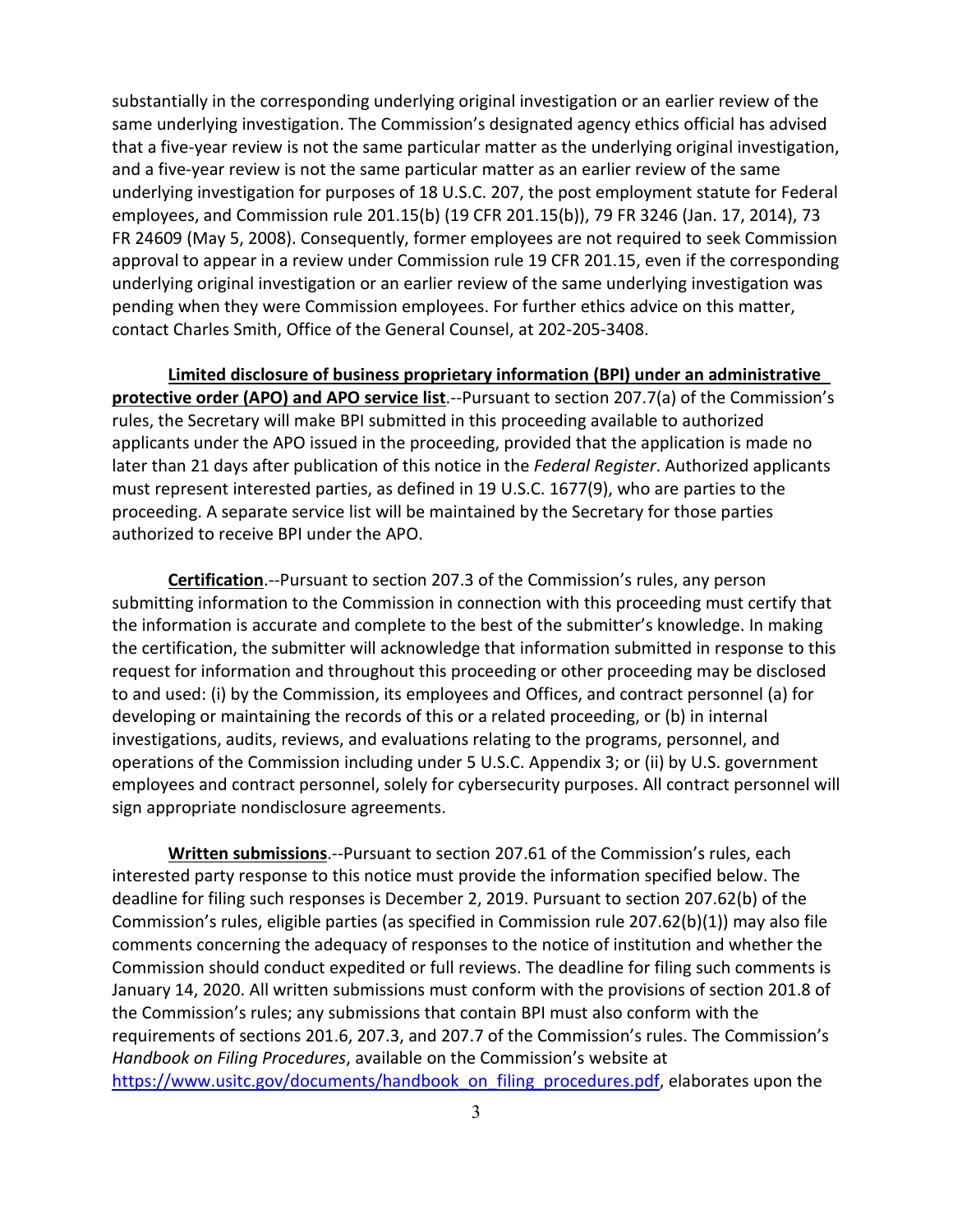Commission's procedures with respect to filings. Also, in accordance with sections 201.16(c) and 207.3 of the Commission's rules, each document filed by a party to the proceeding must be served on all other parties to the proceeding (as identified by either the public or APO service list as appropriate), and a certificate of service must accompany the document (if you are not a party to the proceeding you do not need to serve your response).

No response to this request for information is required if a currently valid Office of Management and Budget ("OMB") number is not displayed; the OMB number is 3117 0016/USITC No. 19-5-444, expiration date June 30, 2020. Public reporting burden for the request is estimated to average 15 hours per response. Please send comments regarding the accuracy of this burden estimate to the Office of Investigations, U.S. International Trade Commission, 500 E Street SW, Washington, DC 20436.

**Inability to provide requested information**.--Pursuant to section 207.61(c) of the Commission's rules, any interested party that cannot furnish the information requested by this notice in the requested form and manner shall notify the Commission at the earliest possible time, provide a full explanation of why it cannot provide the requested information, and indicate alternative forms in which it can provide equivalent information. If an interested party does not provide this notification (or the Commission finds the explanation provided in the notification inadequate) and fails to provide a complete response to this notice, the Commission may take an adverse inference against the party pursuant to section 776(b) of the Act (19 U.S.C. 1677e(b)) in making its determinations in the reviews.

**INFORMATION TO BE PROVIDED IN RESPONSE TO THIS NOTICE OF INSTITUTION**: If you are a domestic producer, union/worker group, or trade/business association; import/export *Subject Merchandise* from more than one *Subject Country*; or produce *Subject Merchandise* in more than one *Subject Country*, you may file a single response. If you do so, please ensure that your response to each question includes the information requested for each pertinent *Subject Country.* As used below, the term "firm" includes any related firms.

- (1) The name and address of your firm or entity (including World Wide Web address) and name, telephone number, fax number, and E-mail address of the certifying official.
- (2) A statement indicating whether your firm/entity is an interested party under 19 U.S.C. 1677(9) and if so, how, including whether your firm/entity is a U.S. producer of the *Domestic Like Product*, a U.S. union or worker group, a U.S. importer of the *Subject Merchandi*se, a foreign producer or exporter of the *Subject Merchandise*, a U.S. or foreign trade or business association (a majority of whose members are interested parties under the statute), or another interested party (including an explanation). If you are a union/worker group or trade/business association, identify the firms in which your workers are employed or which are members of your association.
- (3) A statement indicating whether your firm/entity is willing to participate in this proceeding by providing information requested by the Commission.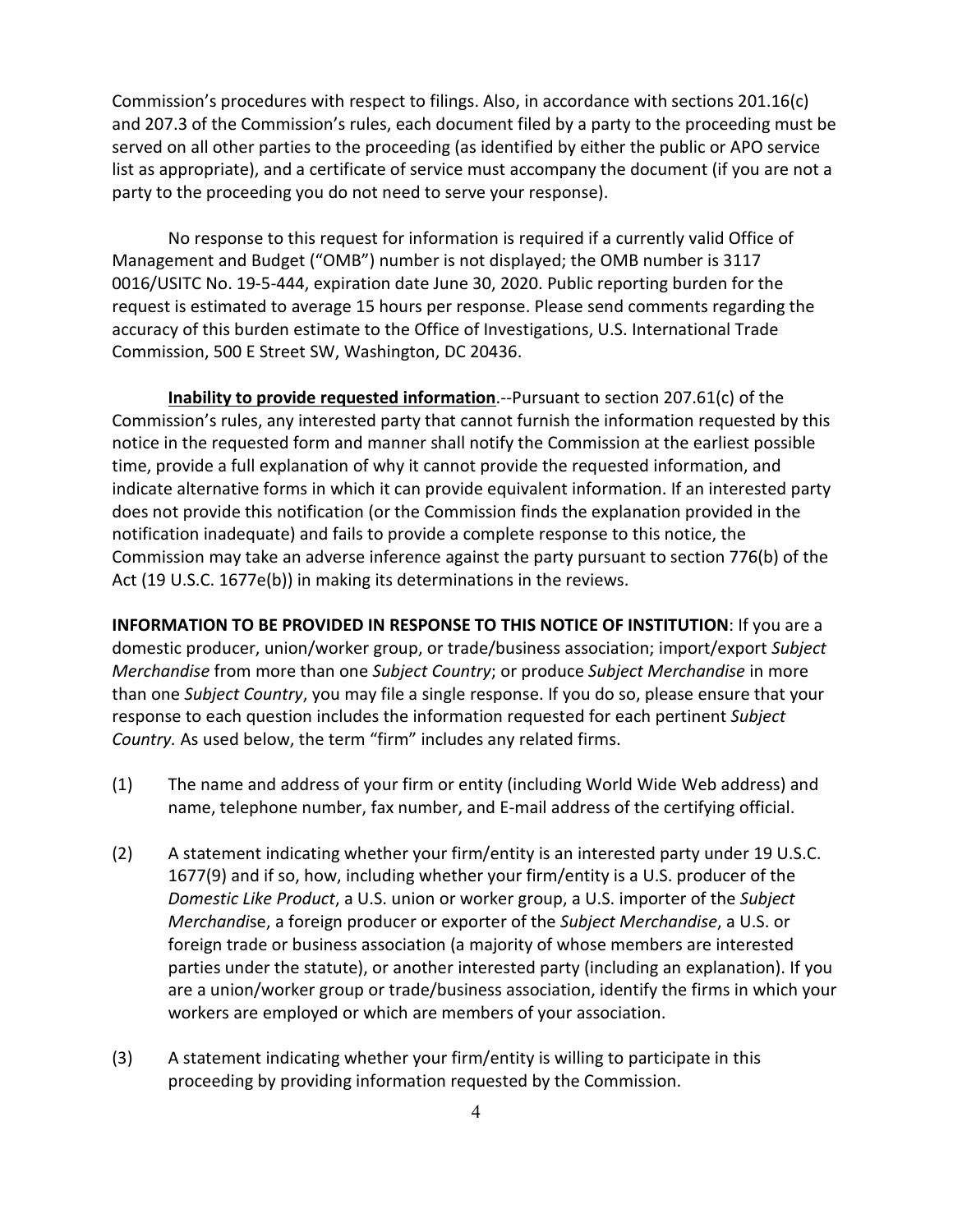- (4) A statement of the likely effects of the revocation of the antidumping and countervailing duty orders on the *Domestic Industry* in general and/or your firm/entity specifically. In your response, please discuss the various factors specified in section 752(a) of the Act (19 U.S.C. 1675a(a)) including the likely volume of subject imports, likely price effects of subject imports, and likely impact of imports of *Subject Merchandise* on the *Domestic Industry*.
- (5) A list of all known and currently operating U.S. producers of the *Domestic Like Product*. Identify any known related parties and the nature of the relationship as defined in section 771(4)(B) of the Act (19 U.S.C. 1677(4)(B)).
- (6) A list of all known and currently operating U.S. importers of the *Subject Merchandise* and producers of the *Subject Merchandise* in each *Subject Country* that currently export or have exported *Subject Merchandise* to the United States or other countries since the *Order Date*.
- (7) A list of 3-5 leading purchasers in the U.S. market for the *Domestic Like Product* and the *Subject Merchandise* (including street address, World Wide Web address, and the name, telephone number, fax number, and E-mail address of a responsible official at each firm).
- (8) A list of known sources of information on national or regional prices for the *Domestic Like Product* or the *Subject Merchandise* in the U.S. or other markets.
- (9) If you are a U.S. producer of the *Domestic Like Product*, provide the following information on your firm's operations on that product during calendar year 2018, except as noted (report quantity data in short tons and value data in U.S. dollars, f.o.b. plant). If you are a union/worker group or trade/business association, provide the information, on an aggregate basis, for the firms in which your workers are employed/which are members of your association.
	- (a) Production (quantity) and, if known, an estimate of the percentage of total U.S. production of the *Domestic Like Product* accounted for by your firm's(s') production;
	- (b) Capacity (quantity) of your firm to produce the *Domestic Like Product* (that is, the level of production that your establishment(s) could reasonably have expected to attain during the year, assuming normal operating conditions (using equipment and machinery in place and ready to operate), normal operating levels (hours per week/weeks per year), time for downtime, maintenance, repair, and cleanup, and a typical or representative product mix);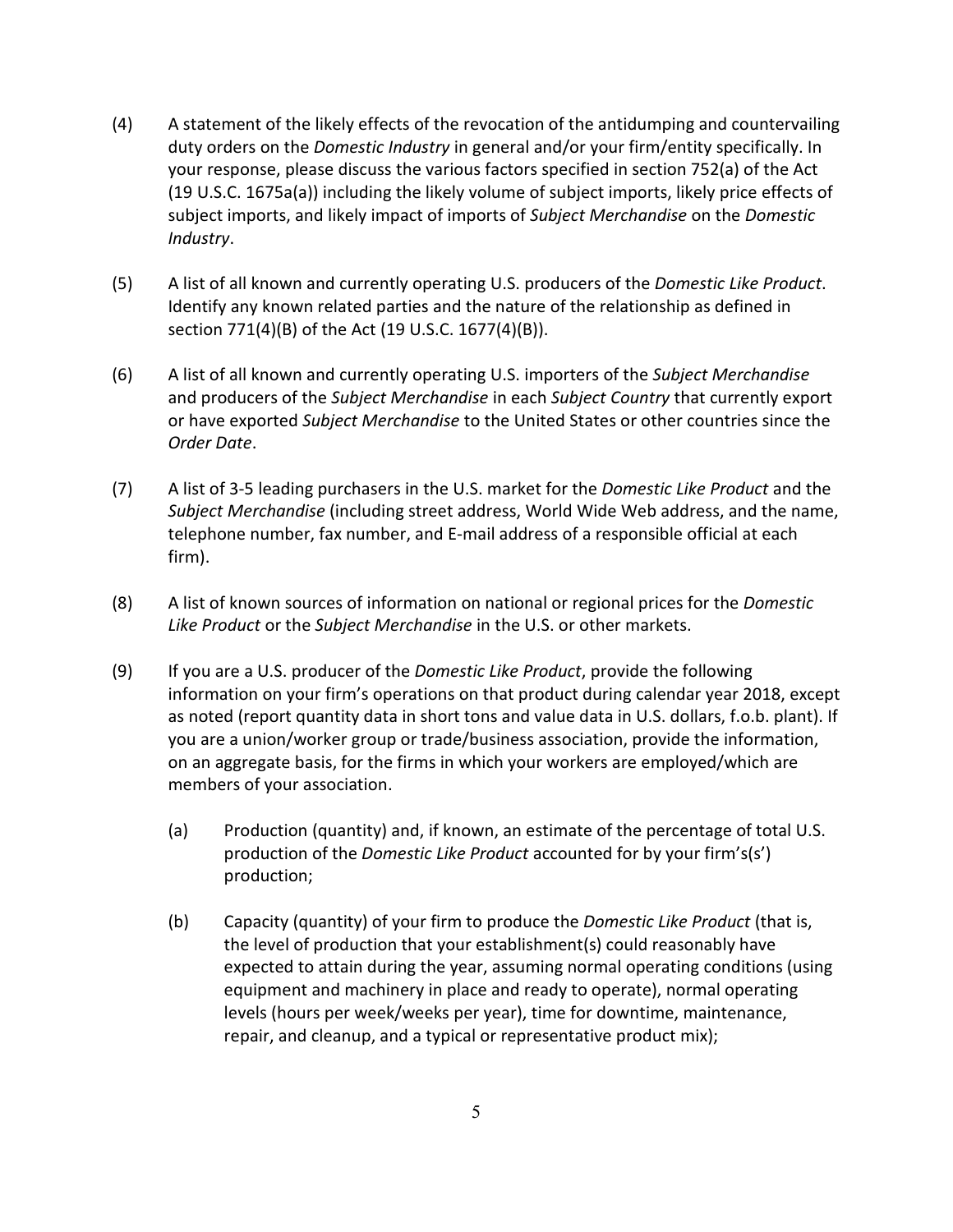- (c) the quantity and value of U.S. commercial shipments of the *Domestic Like Product* produced in your U.S. plant(s);
- (d) the quantity and value of U.S. internal consumption/company transfers of the *Domestic Like Product* produced in your U.S. plant(s); and
- (e) the value of (i) net sales, (ii) cost of goods sold (COGS), (iii) gross profit, (iv) selling, general and administrative (SG&A) expenses, and (v) operating income of the *Domestic Like Product* produced in your U.S. plant(s) (include both U.S. and export commercial sales, internal consumption, and company transfers) for your most recently completed fiscal year (identify the date on which your fiscal year ends).
- (10) If you are a U.S. importer or a trade/business association of U.S. importers of the *Subject Merchandise* from any *Subject Country*, provide the following information on your firm's(s') operations on that product during calendar year 2018 (report quantity data in short tons and value data in U.S. dollars). If you are a trade/business association, provide the information, on an aggregate basis, for the firms which are members of your association.
	- (a) The quantity and value (landed, duty-paid but not including antidumping or countervailing duties) of U.S. imports and, if known, an estimate of the percentage of total U.S. imports of *Subject Merchandise* from each *Subject Country* accounted for by your firm's(s') imports;
	- (b) the quantity and value (f.o.b. U.S. port, including antidumping and/or countervailing duties) of U.S. commercial shipments of *Subject Merchandise* imported from each *Subject Country*; and
	- (c) the quantity and value (f.o.b. U.S. port, including antidumping and/or countervailing duties) of U.S. internal consumption/company transfers of *Subject Merchandise* imported from each *Subject Country*.
- (11) If you are a producer, an exporter, or a trade/business association of producers or exporters of the *Subject Merchandise* in any *Subject Country*, provide the following information on your firm's(s') operations on that product during calendar year 2018 (report quantity data in short tons and value data in U.S. dollars, landed and duty-paid at the U.S. port but not including antidumping or countervailing duties). If you are a trade/business association, provide the information, on an aggregate basis, for the firms which are members of your association.
	- (a) Production (quantity) and, if known, an estimate of the percentage of total production of *Subject Merchandise* in each *Subject Country* accounted for by your firm's(s') production;